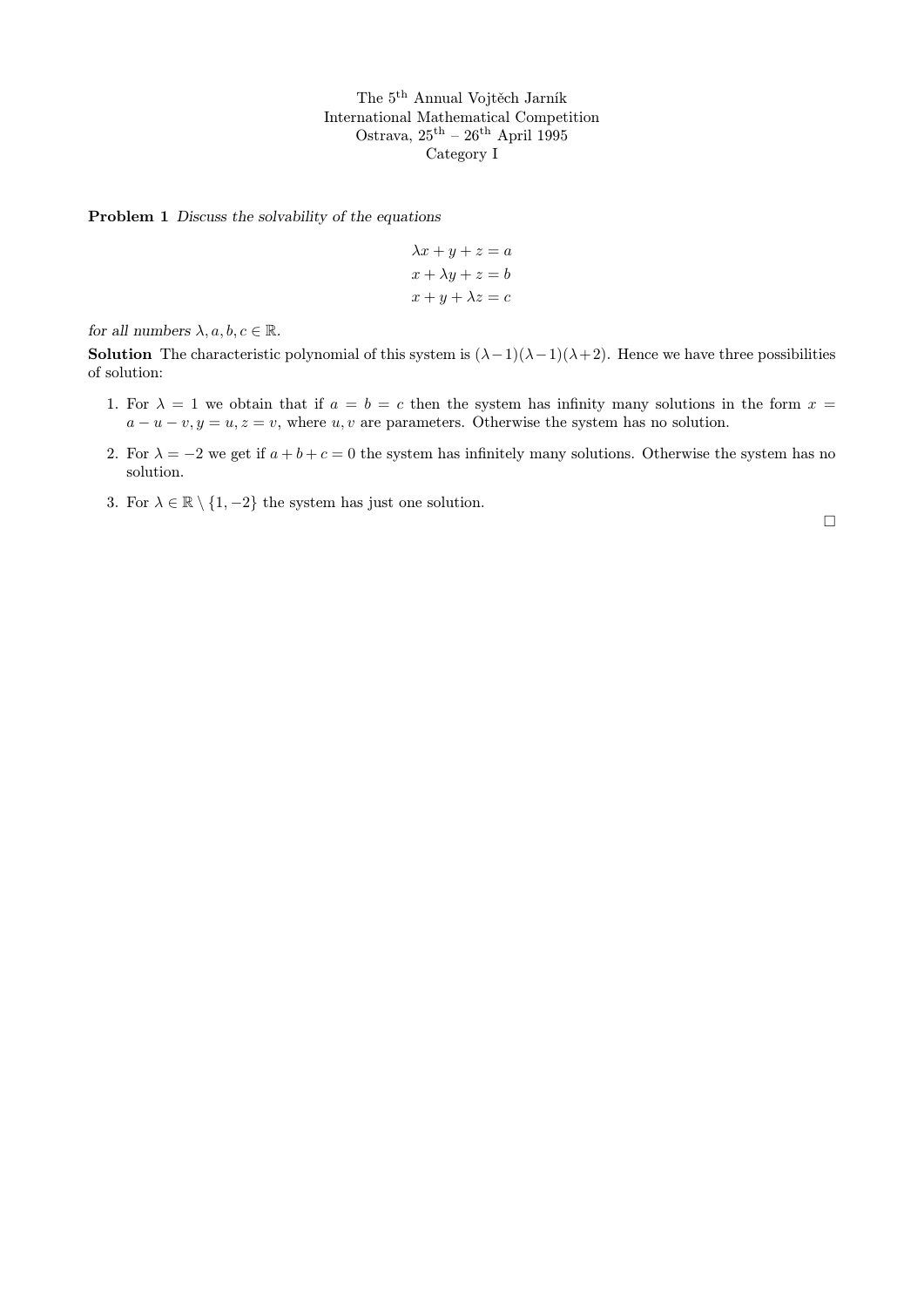**Problem 2** Let  $f(x)$  be an even twice differentiable function such that  $f''(0) \neq 0$ . Prove that  $f(x)$  has a local extremum at  $x = 0$ .

Solution

$$
\lim_{h \to 0^+} \frac{f(h) - f(0)}{h} = \lim_{h \to 0^-} \frac{f(h) - f(0)}{h} = f'(0)
$$

and because  $f(h) = f(-h)$  we have

$$
\lim_{h \to 0^+} \frac{f(h) - f(0)}{h} + \lim_{h \to 0^-} \frac{f(h) - f(0)}{h} = \lim_{h \to 0^+} \left( \frac{f(h) - f(0)}{h} + \frac{f(-h) - f(0)}{-h} \right) = 0
$$
  
2f'(0) = 0.

Hence  $f'(0) = 0$  and because  $f''(0) \neq 0$ , we obtain that  $f(x)$  has an extremum at the point  $x = 0$ .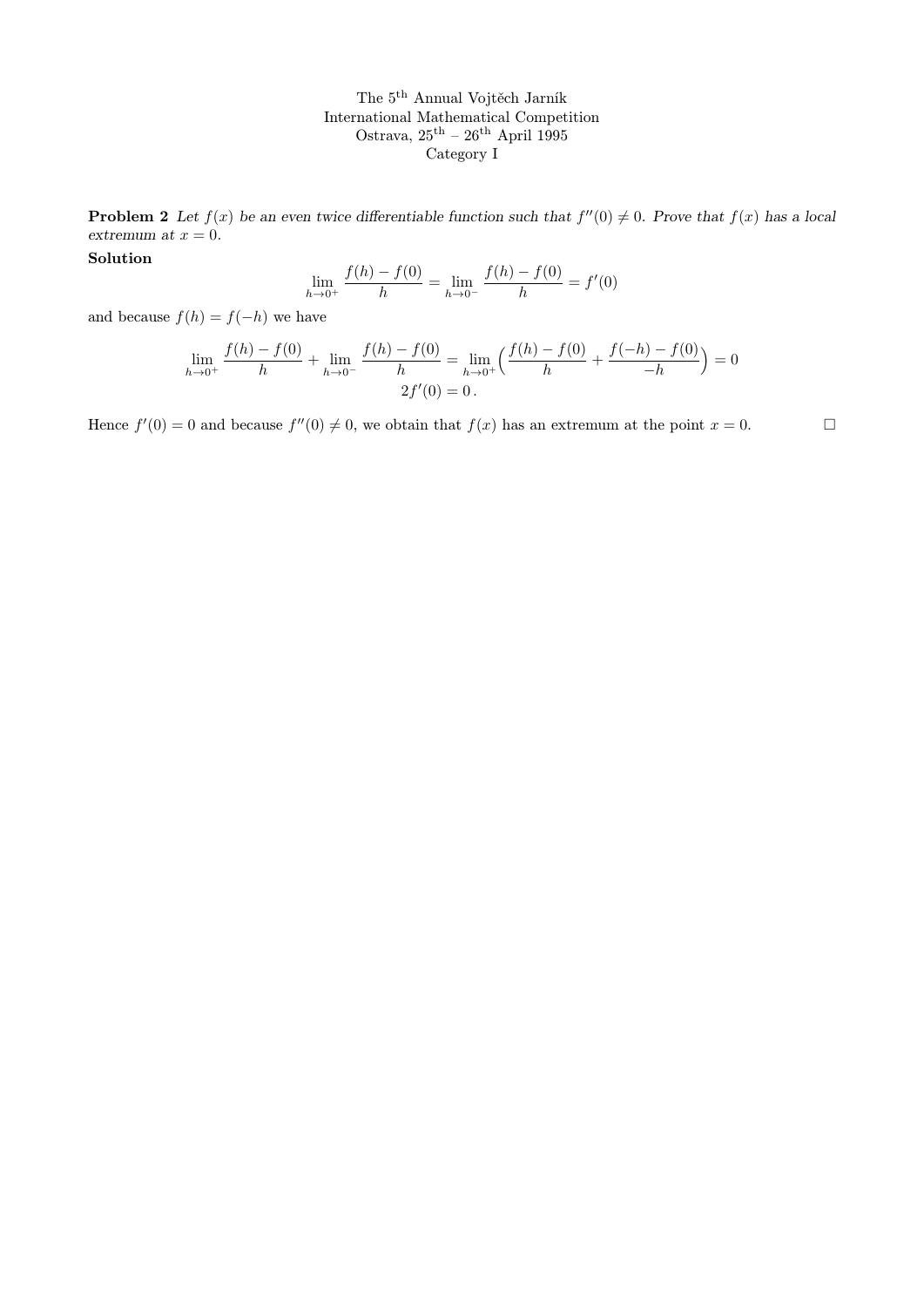**Problem 3** Let  $f(x)$  and  $g(x)$  be mutually inverse decreasing functions on the interval  $(0, \infty)$ . Can it hold that  $f(x) > g(x)$  for all  $x \in (0, \infty)$ ?

**Solution** The answer is yes. For example, the functions  $f(x) = -\frac{1}{2}x - 1$  and  $g(x) = -2x - 2$  are mutually inverse functions and  $f(x) > g(x)$  for all  $x \in (0, \infty)$ .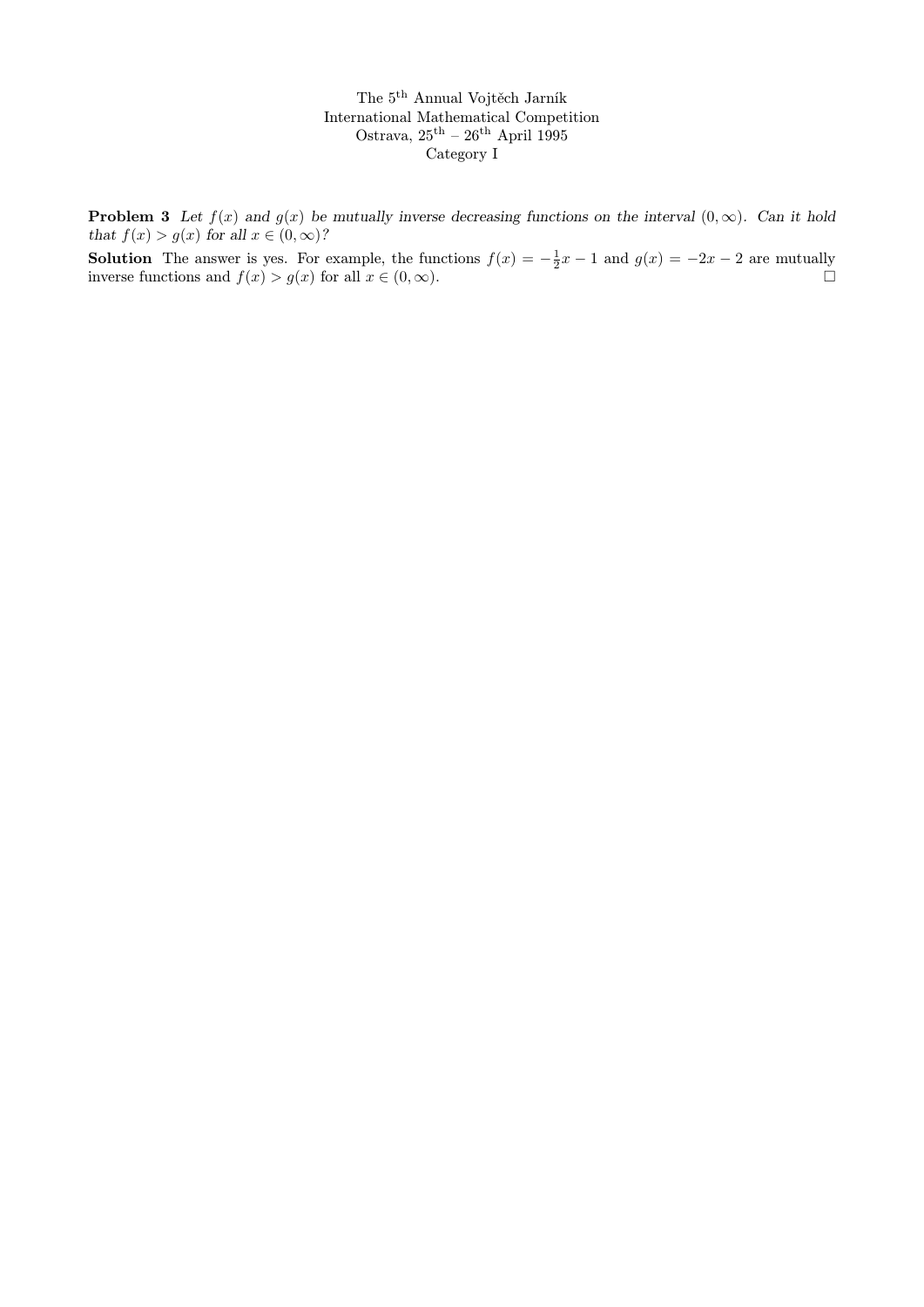Problem 1 Prove that the systems of hyperbolas

$$
x^2 - y^2 = a \tag{1}
$$

$$
xy = b \tag{2}
$$

are orthogonal.

**Solution** An arbitrary point lying on hyperbola (1) has the form  $H_1 = [x, \sqrt{x^2 - a}]$  and  $H_{\bar{1}} = [x, -\sqrt{a^2 - a}]$  $\boxed{x^2 - a}$ and points lying on hyperbola (2) have the form  $H_2 = [x, \frac{b}{x}]$ . The tangent vectors to hyperbola (1) are  $H_1' = (1, \frac{x}{\sqrt{x^2-a}})$  and  $H_1' = (1, \frac{-x}{\sqrt{x^2-a}})$  and the tangent vector to hyperbola (2) is  $H_2' = (1, \frac{-b}{x^2})$ .

The point  $H$  is the point of intersection if and only if

$$
H = [x, \sqrt{x^2 - a}] = [x, \frac{b}{x}] \Rightarrow \frac{b}{x} = \sqrt{x^2 - a}
$$
 (3)

or

$$
H = [x, -\sqrt{x^2 - a}] = [x, \frac{b}{x}] \Rightarrow \frac{b}{x} = -\sqrt{x^2 - a}.
$$
 (4)

Hyperbolas are orthogonal at the intersection point if and only if the scalar product of the tangent vectors at this point is equal to 0. From  $(3)$  and  $(4)$  we have

$$
H'_1 \cdot H_2 = 1 - \frac{b}{x\sqrt{x^2 - a}} = 0
$$

and

$$
H'_1 \cdot H_2 = 1 - \frac{b}{x\sqrt{x^2 - a}} = 0.
$$

So the systems of hyperbolas are orthogonal.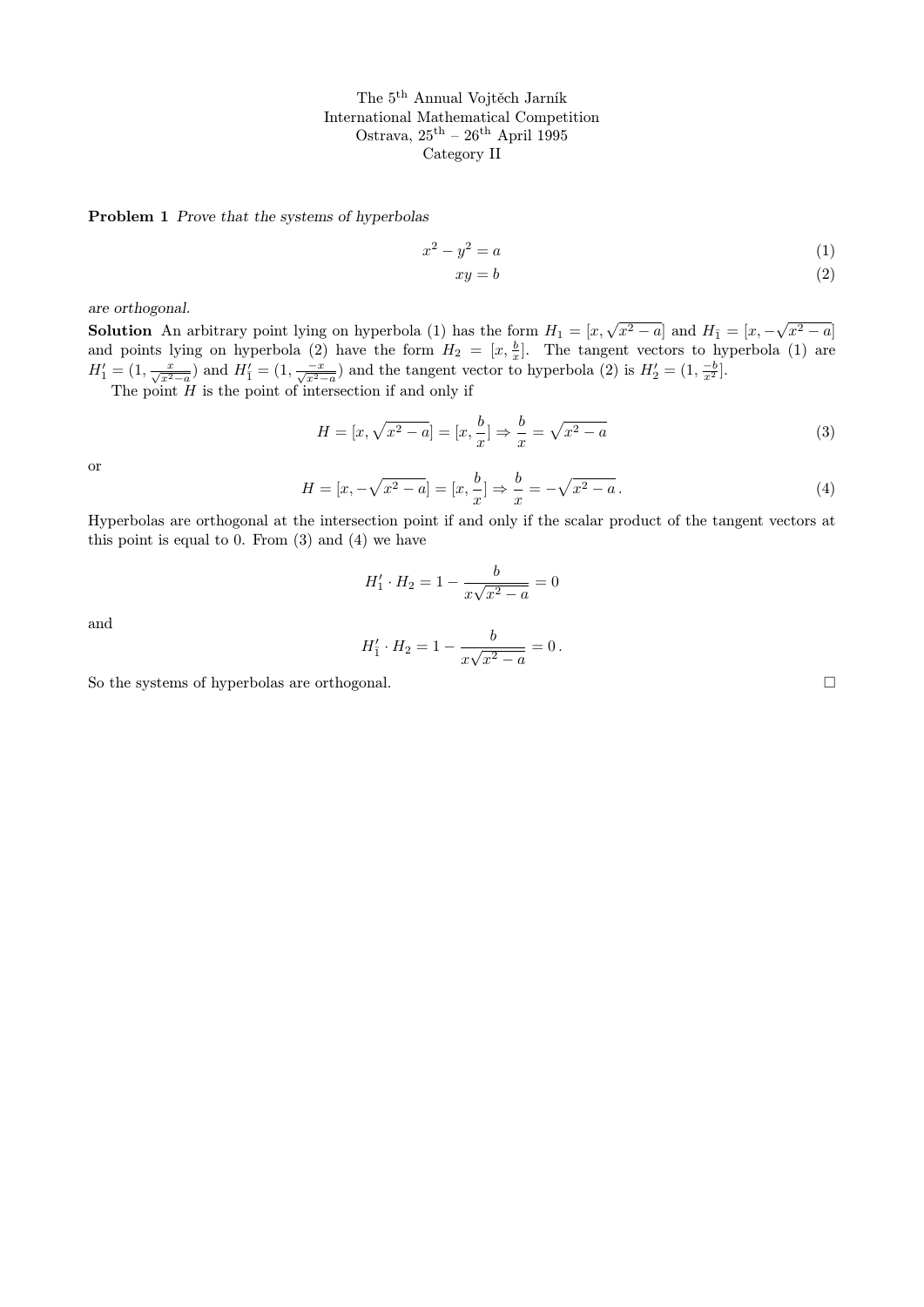**Problem 2** Let  $f = f_0 + f_1 z + f_2 z^2 + ... + f_{2n} z^{2n}$  and  $f_k = f_{2n-k}$  for each k. Prove that  $f(z) = z^n g(z + z^{-1})$ , where  $g$  is a polynomial of degree  $n$ .

Solution Let

$$
f_{2n} = f_0 = a_n \binom{n}{0}
$$
  
\n
$$
f_{2n-1} = f_1 = a_{n-1} \binom{n-1}{0}
$$
  
\n
$$
f_{2n-2} = f_2 = a_n \binom{n}{1} + a_{n-2} \binom{n-2}{0}
$$
  
\n
$$
f_{2n-3} = f_3 = a_{n-1} \binom{n-1}{1} + a_{n-3} \binom{n-3}{0}
$$
  
\n
$$
f_{2n-4} = f_4 = a_n \binom{n}{2} + a_{n-2} \binom{n-2}{1} + a_n \binom{n-4}{0}
$$
  
\n
$$
\vdots
$$
  
\n
$$
f_{2n-k} = f_k = \begin{cases} \sum_{i=0}^{k/2} a_{n-2i} \binom{n-2i}{\frac{k}{2}-i} & \text{for } k \text{ even} \\ \sum_{i=0}^{\frac{k-1}{2}} a_{n-2i-1} \binom{n-2i-1}{\frac{k-1}{2}-i} & \text{for } k \text{ odd} \end{cases}
$$

Then we get  $f(z)$  in the form

$$
f(z) = \sum_{k=0}^{n} a_k \left( \binom{k}{0} (z^{n+k} + z^{n-k}) + \binom{k}{1} (z^{n+k-2} + z^{n-k+2}) + \dots \right)
$$
  
+ 
$$
\begin{cases} \left( \frac{k}{2} \right) (z + z^{-1}) & \text{for } k \text{ even} \\ \left( \frac{k}{2} \right) (z + z^{-1}) & \text{for } k \text{ odd} \end{cases}
$$
  
=  $z^n \sum_{k=0}^{n} a_k \left( \binom{k}{0} (z^k + z^{-k}) + \binom{k}{1} (z^{k-2} + z^{2-k} + \dots) \right)$   
=  $z^n \sum_{k=0}^{n} a_k \left( \binom{k}{0} z^k + \binom{k}{1} z^{k-2} + \dots + \binom{k}{k} z^{-k} \right)$   
=  $z^n \sum_{k=0}^{n} a_k (z + z^{-1})^k$   
=  $z^n g(z + z^{-1}),$ 

where g denotes the polynomial of degree n.  $\Box$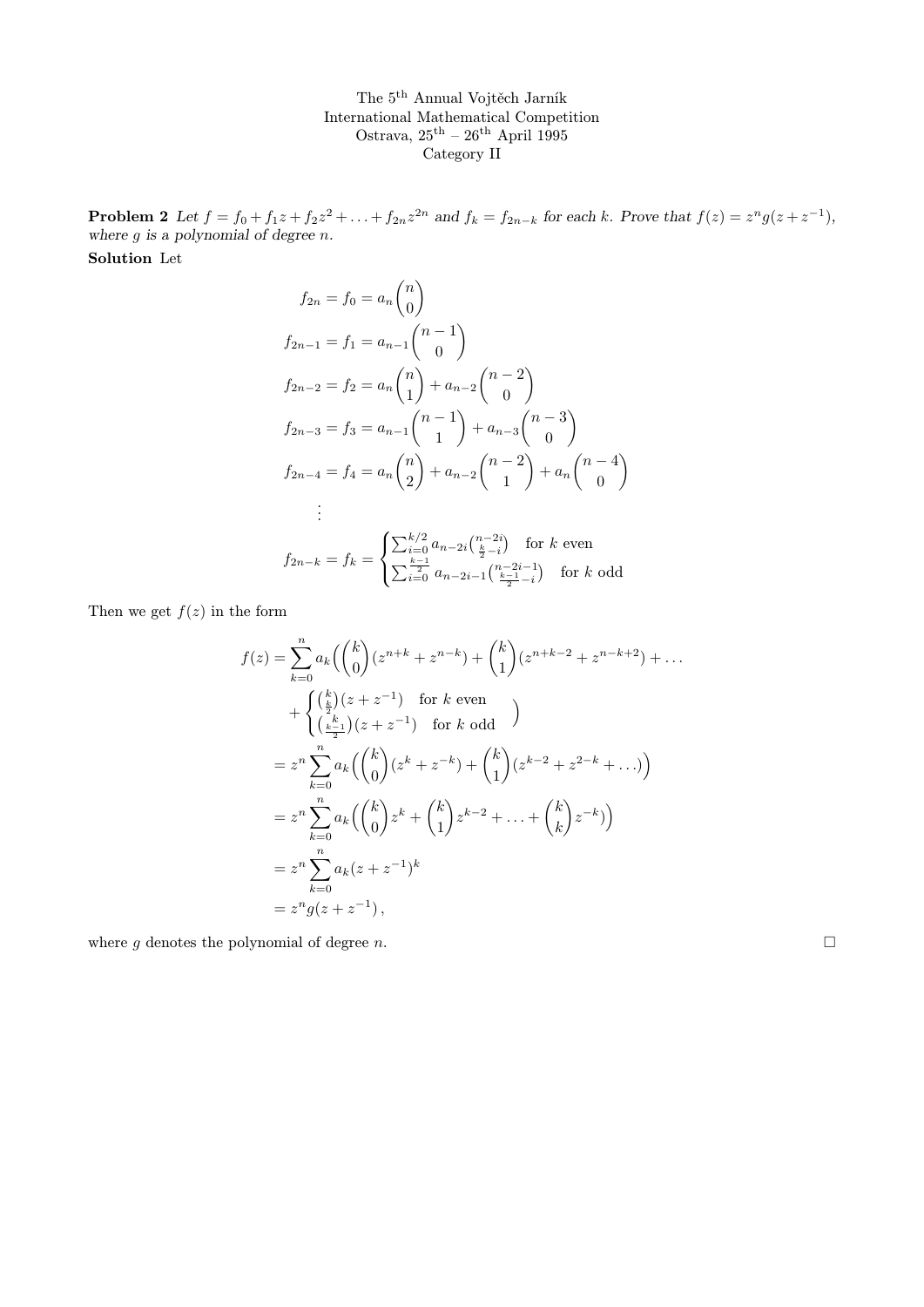**Problem 3** Let  $f: \mathbb{R} \to \mathbb{R}$  be a continuous function. Do there exist continuous functions  $g: \mathbb{R} \to \mathbb{R}$  and  $h: \mathbb{R} \to \mathbb{R}$  such that  $f(x) = g(x) \sin x + h(x) \cos x$  holds for every  $x \in \mathbb{R}$ ?

**Solution** Let  $g(x) = f(x) \sin x$  and  $h(x) = f(x) \cos x$ . Both functions  $g(x)$  and  $h(x)$  are continuous function and the condition

$$
f(x) = g(x)\sin x + h(x)\cos x
$$

holds.